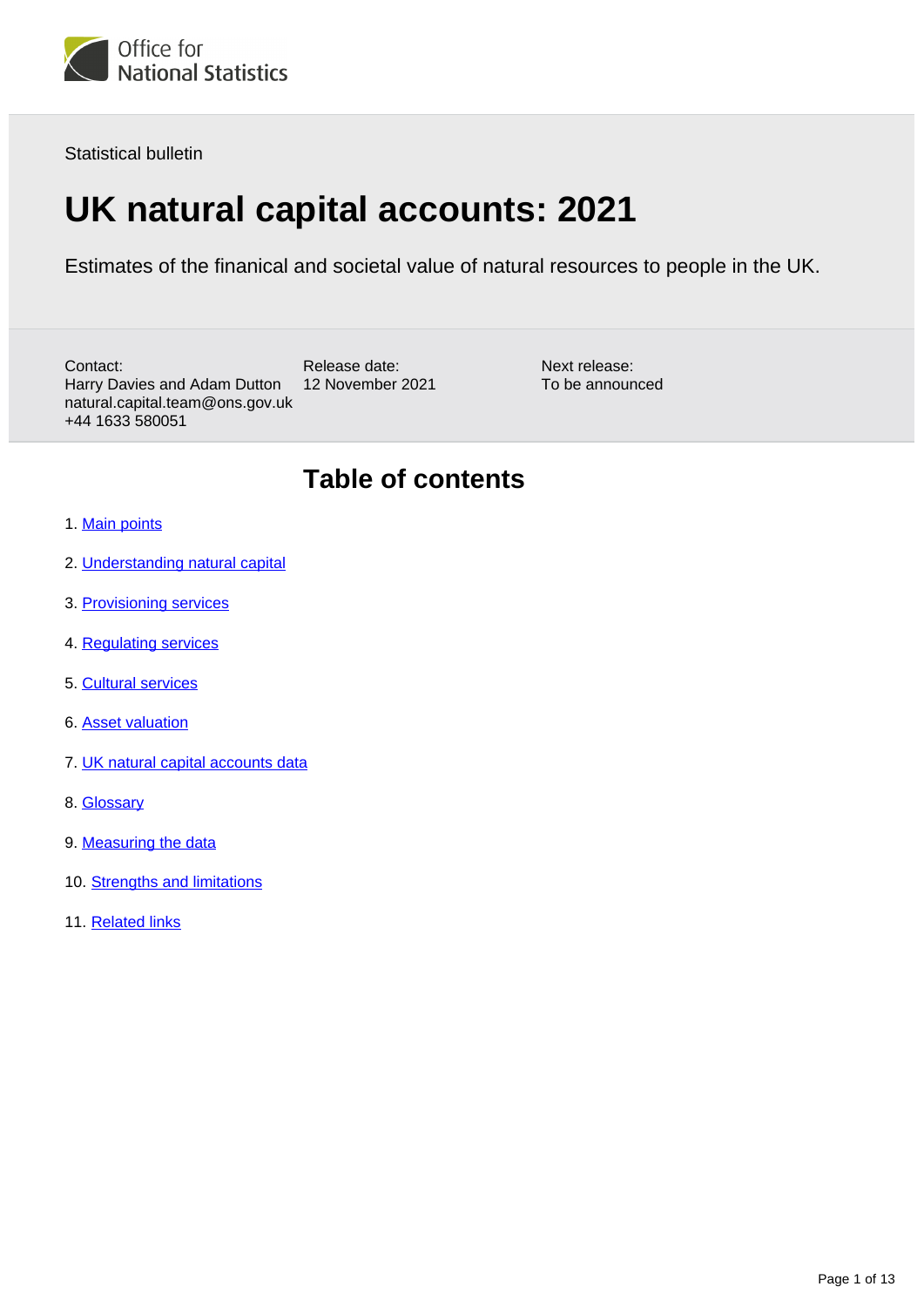## <span id="page-1-0"></span>**1 . Main points**

- In 2019, the stock of the aspects of UK natural capital we can currently value was estimated to be worth £1.2 trillion.
- The number of outdoor recreation and tourism visits in the UK increased by 46% between 2011 and 2019.
- Renewable power generation is 21 times larger in 2020 than it was in 2003.
- UK land-use emits more greenhouse gases than it removes.
- The number of days in cities classed as "hot" has risen year-on-year, leading to the economic value of urban cooling doubling in the last four years.

## <span id="page-1-1"></span>**2 . Understanding natural capital**

Natural wealth is reflected in things like the productivity of soils and access to clean water. Any natural resource or process that supports human life, society and the economy forms an important part of our natural capital. We are estimating both the current value and what it could provide for future generations. Natural capital is an important part of a wider move to better [understand "inclusive wealth".](https://www.gov.uk/government/collections/the-economics-of-biodiversity-the-dasgupta-review)

This year we have added data on nature tourism to estimates of recreation benefits. This has improved estimation of the asset value of our stocks taking them from a little under £1 trillion to £1.2 trillion.

There are two important caveats to our work.

Natural capital estimates do not cover all services. We continue to work to encompass as much of the economic value of the natural world as possible, which is challenging given its scale and complexity.

Our asset values are not an absolute "value" of the price we would accept to sell the entire natural world. The natural world supports all life on earth, and its collapse would precipitate our own, [implying infinite value](https://www.tandfonline.com/doi/abs/10.1080/00139159809605092).

## <span id="page-1-2"></span>**3 . Provisioning services**

Provisioning services are products from nature such as food, water, energy, and materials. These provisioning services include: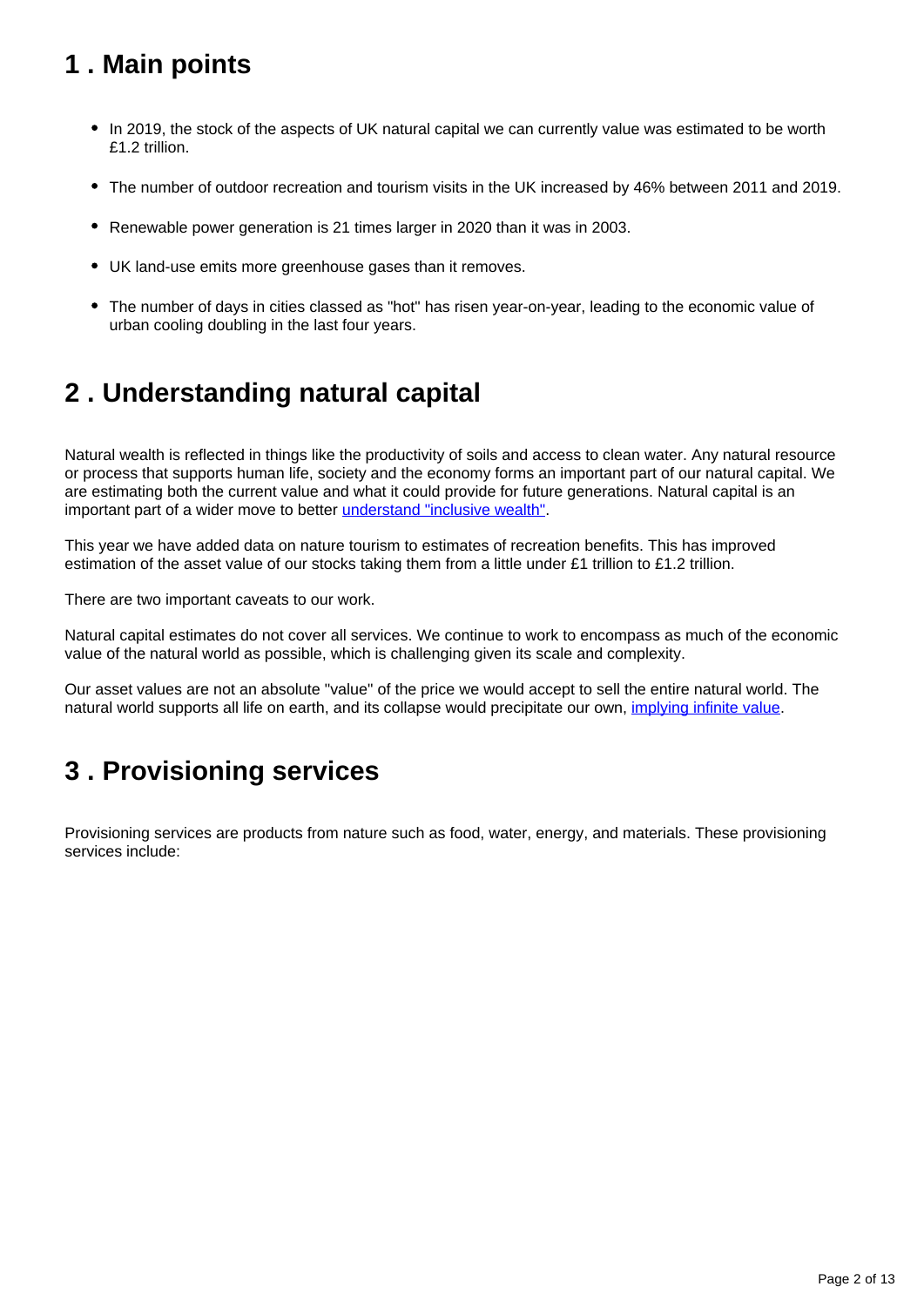- agricultural biomass: the value of crops, fodder and grazing (farmed animals are not included as they are considered produced rather than natural assets, however the food they eat, such as grass and feed, is included)
- water abstraction: water removal for public water supply only
- fossil fuels extraction: production of crude oil, gas and coal
- renewable energy generation: electricity generated from renewable sources, wind, hydroelectric, solar, wave and tidal
- timber removals: wood production (also referred to as removals) is the harvesting of roundwood (trunk and branch wood) from coniferous (softwood) and broadleaved (hardwood) trees
- mineral extraction: mineral extraction largely consisting of construction mineral aggregates
- fish capture: the value of marine fish taken from mainland UK waters (aquaculture of farmed fish are excluded as farmed fish are viewed as a produced asset and not a natural asset)

Table 1: UK provisioning services included in UK natural capital accounts and their annual and asset values, 2019

| Service                              | Annual<br>value<br>(flow) 2019 | Asset<br>value<br>(stock) 2019 |
|--------------------------------------|--------------------------------|--------------------------------|
|                                      | £ million,<br>2020 prices      | £ million,<br>2020 prices      |
| <b>Agricultural biomass</b>          | 5,695                          | 147,149                        |
| <b>Water abstraction</b>             | 4,057                          | 109,868                        |
| <b>Fossil fuels extraction 8,607</b> |                                | 57,084                         |
| Renewable generation 1,355           |                                | 13,044                         |
| <b>Timber removals</b>               | 434                            | 12,333                         |
| <b>Mineral extraction</b>            | 697                            | 10,281                         |
| <b>Fish capture</b>                  | 273                            | 7,015                          |
| Total                                | 21,117                         | 356,773                        |

Source: Office for National Statistics – UK Natural Capital Accounts

Fossil fuels has seen the largest reduction, with coal declining by 93% since 2003. Renewable energy generation is approximately 21 times larger in 2020 than it was in 2003.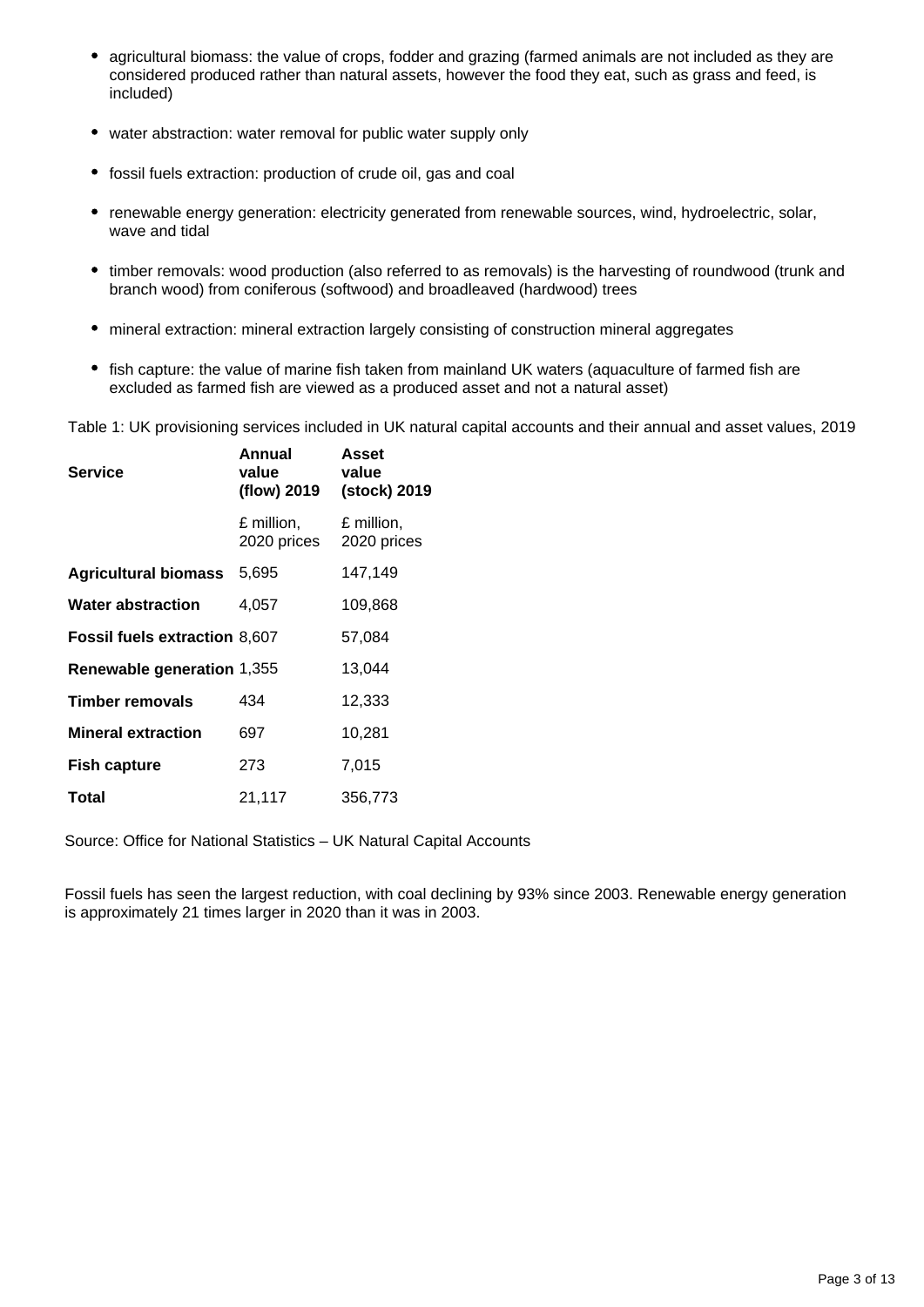### **Figure 1: In 2020, renewable electricity generation was 21 times greater than in 2003**

#### **Index of provisioning services physical flow, 2003=100, UK, 2003 to 2020**

### Figure 1: In 2020, renewable electricity generation was 21 times greater than in 2003

Index of provisioning services physical flow, 2003=100, UK, 2003 to 2020



#### **Source: Office for National Statistics – UK Natural Capital Accounts**

#### **Notes:**

- 1. Data for 2020 are not available for minerals.
- 2. Fish capture is excluded as data are unavailable prior to 2015.

There was a 15% reduction in the annual value of provisioning services between 2018 and 2019, driven by fossil fuels, which fell by 37%. This can be partly attributed to decreases in [oil and gas](https://www.bp.com/en/global/corporate/energy-economics/statistical-review-of-world-energy.html) prices by 7% and 45% respectively.

Fossil fuels still account for 41% of the total provisioning services valuation.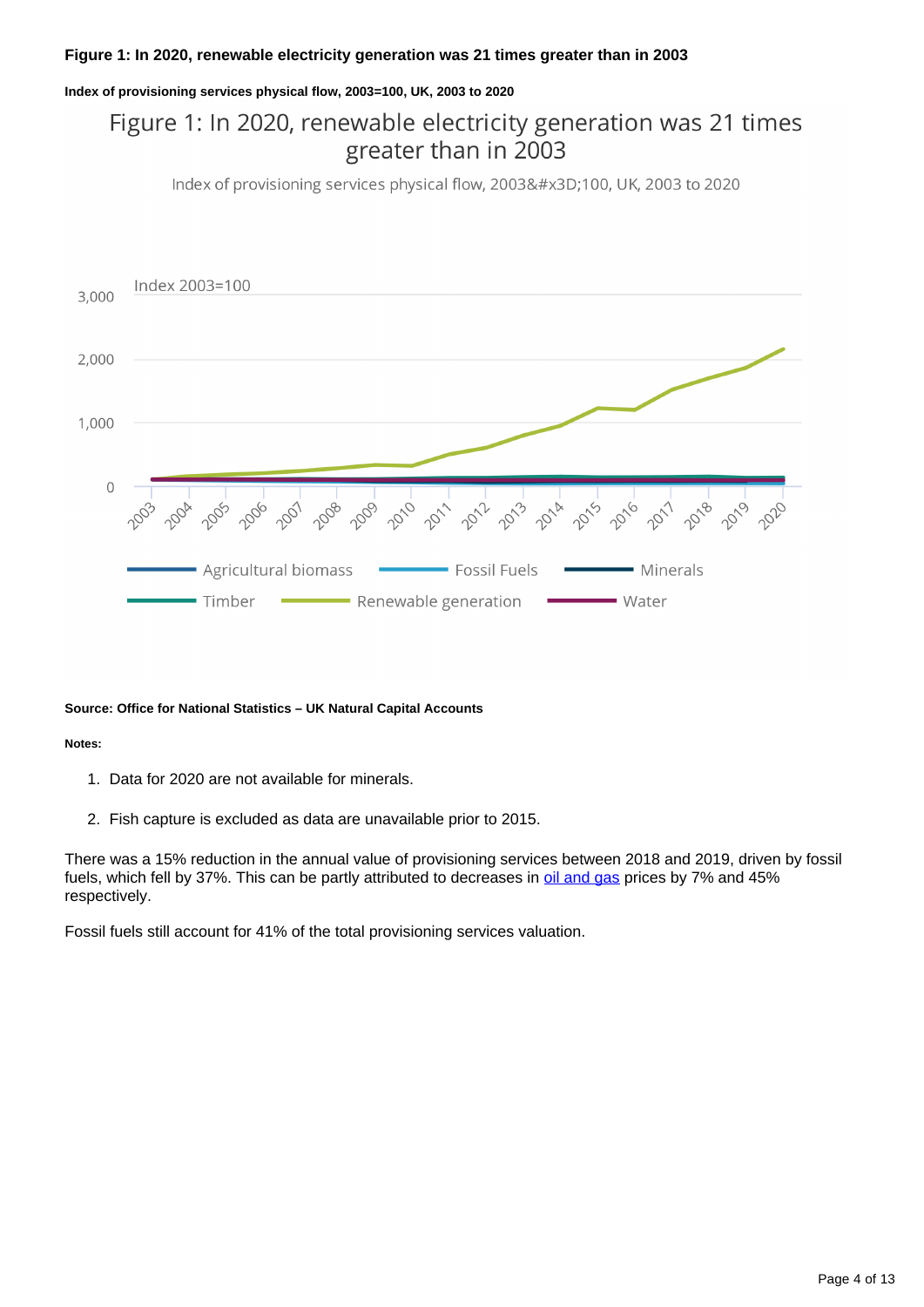### **Figure 2: Fossil fuels once dominated UK natural provisioning services but are now in decline**

#### **Provisioning services annual value, UK, £ million (2020 prices), 1998 to 2019**

### Figure 2: Fossil fuels once dominated UK natural provisioning services but are now in decline

Provisioning services annual value, UK, £ million (2020 prices), 1998 to 2019



**Source: Office for National Statistics – UK Natural Capital Accounts**

#### **Notes:**

1. Annual valuations for renewables is available for 2008 to 2019 and fish capture is available between 2015 to 2019.

## <span id="page-4-0"></span>**4 . Regulating services**

Regulating services help to maintain the quality of the environment we rely upon. These include reducing noise, providing cooling on hot days, cleaning the air and sequestering carbon.

These regulating services include:

• carbon sequestration: the removal of climate change gases from the atmosphere is provided by a range of habitats, with [woodland habitats](https://www.ons.gov.uk/economy/environmentalaccounts/bulletins/woodlandnaturalcapitalaccountsuk/2020) being the primary supplier. The capacity for vegetation to remove carbon or pollutants from the air depends upon its amount and type.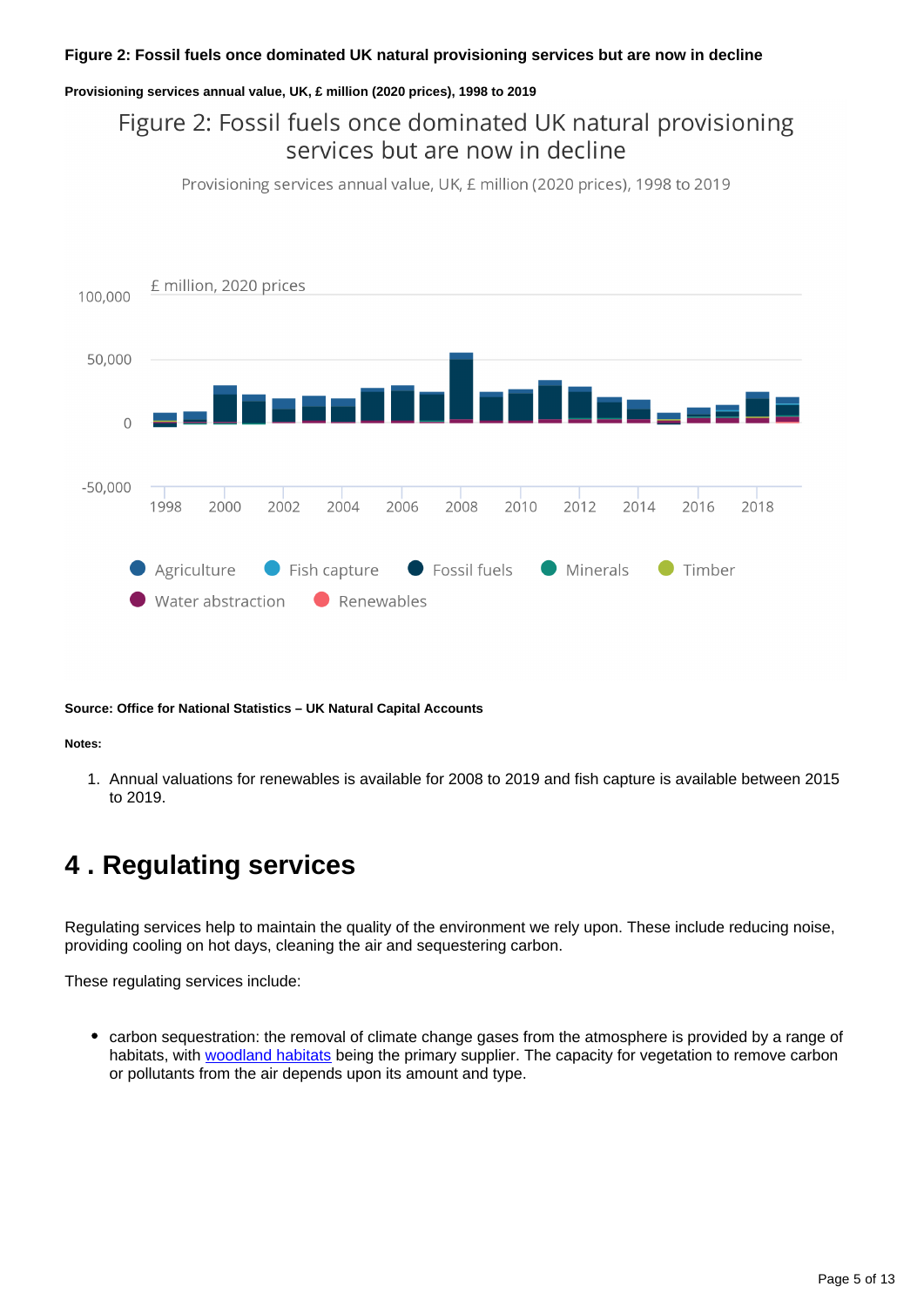- air pollutant removal: the removal of air pollutants by vegetation, which is measured in terms of the avoided healthcare costs associated with exposing the public to the pollutants removed
- urban cooling: green (parks) and blue spaces (rivers, lakes, canals) can cool urban environments on hot days, which benefits the economy by limiting loss of labour productivity and reducing use of air conditioning
- noise mitigation: vegetation acts as a buffer against noise pollution, in particular road traffic noise

Table 2: UK regulating services included in UK natural capital accounts and their annual and asset values, 2019

| <b>Service</b>              | Annual<br>value<br>(flow) 2019 | Asset<br>value<br>(stock) 2019 |
|-----------------------------|--------------------------------|--------------------------------|
|                             | £ million.<br>2020 prices      | £ million,<br>2020 prices      |
| Carbon sequestration 2,110  |                                | 105,997                        |
| Air pollutant removal 1,382 |                                | 45.899                         |
| Urban cooling               | 453                            | 22,876                         |
| Noise mitigation            | 17                             | 902                            |
| Total                       | 3.962                          | 175,674                        |

Source: Office for National Statistics – UK Natural Capital Accounts

Valuation methods of these regulating services differs: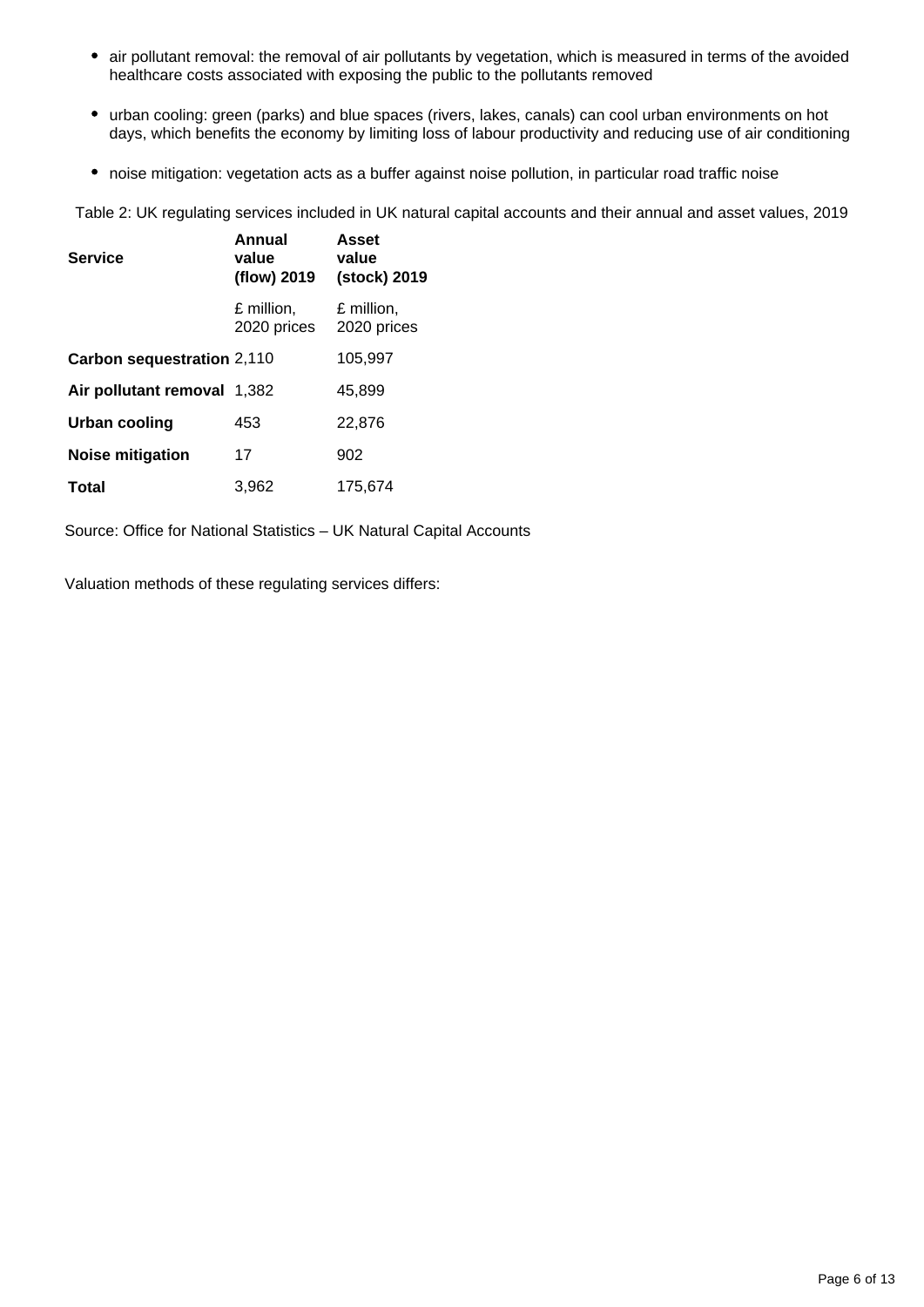- $\bullet$ carbon sequestration uses a removal cost, using the estimated cost of carbon removal by other means and BEIS recently increased its [carbon prices](https://www.gov.uk/government/publications/valuing-greenhouse-gas-emissions-in-policy-appraisal)
- air pollutant removal uses the cost of treating ill health in humans caused by the pollutant if it were not removed

Over the last decade, each tonne of air pollution removed was valued at £1,200 - more than five times the £220 value of a tonne of carbon sequestered. This is because pollutants, predominately PM2.5, have significant immediate effects on health, with even small removals providing large benefits to society.

### **Figure 3: Carbon sequestration made up 53% of the annual value of the regulating services in 2019**

### **Carbon sequestration annual value, £ million (2020 prices), UK, 2019**

### Figure 3: Carbon sequestration made up 53% of the annual value of the regulating services in 2019

Carbon sequestration annual value, £ million (2020 prices), UK, 2019



#### **Source: Office for National Statistics – UK Natural Capital Accounts**

Changes in how the [UK models carbon sequestration by nature,](https://assets.publishing.service.gov.uk/government/uploads/system/uploads/attachment_data/file/996062/lulucf-local-authority-mapping-report-2019.pdf) primarily how [peatlands](https://www.ons.gov.uk/economy/environmentalaccounts/bulletins/uknaturalcapitalforpeatlands/naturalcapitalaccounts) are accounted for, indicate that the UK emits more greenhouse gases than it removes from land use, land use change and forestry (LULUCF). Following current guidance, the UK Natural Capital Accounts present 'gross' removals.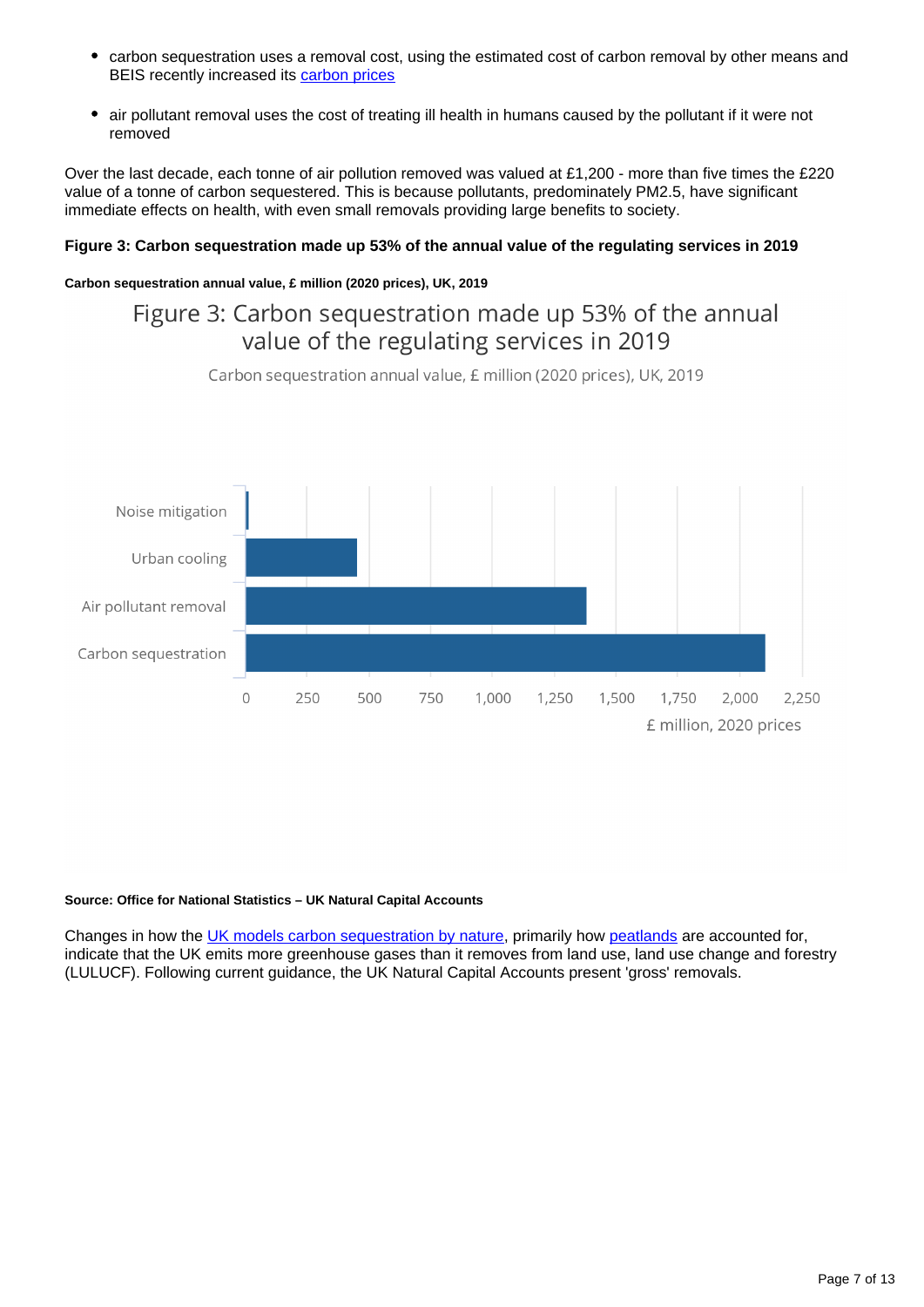#### **Figure 4: The UK emits more greenhouse gases from land use than it removes**

**Gross removals of carbon from the atmosphere and removals net of emissions, thousand tonnes of CO2 equivalent, UK, 1990 to 2019**

### Figure 4: The UK emits more greenhouse gases from land use than it removes

Gross removals of carbon from the atmosphere and removals net of emissions, thousand tonnes of CO2 equivalent, UK, 1990 to 2019



**Source: Office for National Statistics, Greenhouse Gas Inventories for England, Scotland, Wales and Northern Ireland – National Atmospheric Emissions Inventory, Department for Business, Energy and Industrial Strategy**

## <span id="page-7-0"></span>**5 . Cultural services**

Cultural services are non-material benefits people obtain from natural capital, such as tourism, recreation, and aesthetic experience. Changes have been made to the way we estimate the recreational benefit of nature. These are discussed within the [UK natural capital accounts: Tourism and recreation methods changes.](https://www.ons.gov.uk/economy/environmentalaccounts/methodologies/uknaturalcapitalaccountstourismandrecreationmethodchanges) These cultural services include: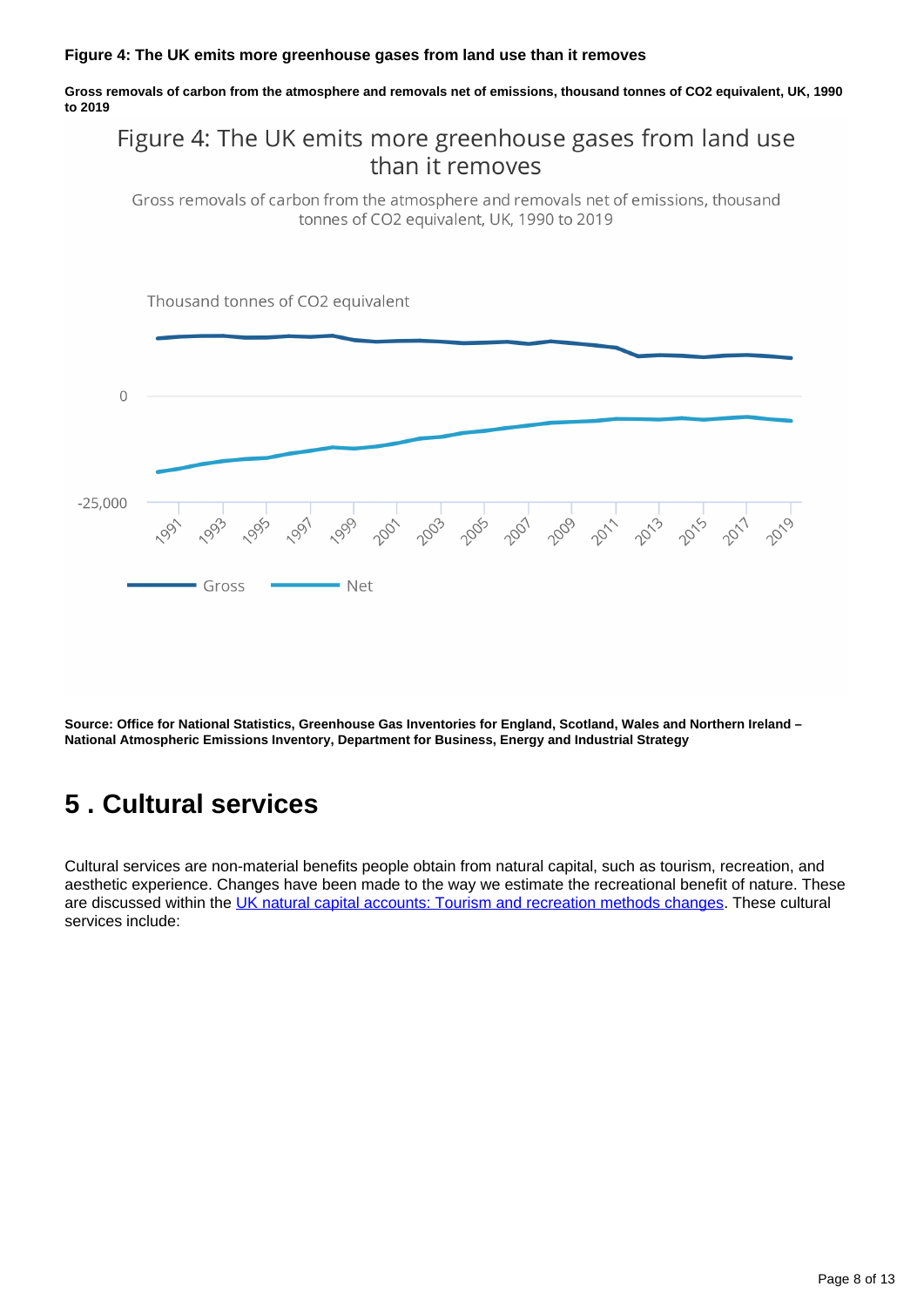- $\bullet$ tourism and recreation: the spend incurred to travel to the natural environment and some expenditure incurred during the visit (parking fees, transport costs, vehicle running costs and admissions)
- house prices (recreation and aesthetic): recreation house prices include the additional expenditure on houses that are near to green (land) and blue (water) spaces, enabling people to make "free trips" to the natural environment, while aesthetic house prices include how much value is added to a house that has a view of a green and/or blue space

Table 3: UK cultural services included in UK natural capital accounts and their annual and asset values, 2019

| <b>Service</b>                                | Annual<br>value<br>(flow) 2019 | <b>Asset</b><br>value<br>(stock) 2019 |
|-----------------------------------------------|--------------------------------|---------------------------------------|
|                                               | £ million,<br>2020 prices      | £ million,<br>2020 prices             |
| <b>Tourism and recreation</b>                 | 14,788                         | 613,782                               |
| House prices (recreation and aesthetic) 2,883 |                                | 84,253                                |
| <b>Total</b>                                  | 17,670                         | 698,035                               |

Source: Office for National Statistics – UK Natural Capital Accounts

Since 2011, tourism and recreation has contributed an average of 83% of the annual value of cultural services.

### **Figure 5: The annual value of cultural services in 2019 was similar to the 2011 level**

### **Cultural service annual value, £ million (2020 prices), UK, 2011 to 2019**

### Figure 5: The annual value of cultural services in 2019 was similar to the 2011 level



Cultural service annual value, £ million (2020 prices), UK, 2011 to 2019

**Source: Office for National Statistics, Monitor of Engagement with the Natural Environment (MENE) Survey, Great Britain Day Visits Survey and Great Britain Tourism Survey**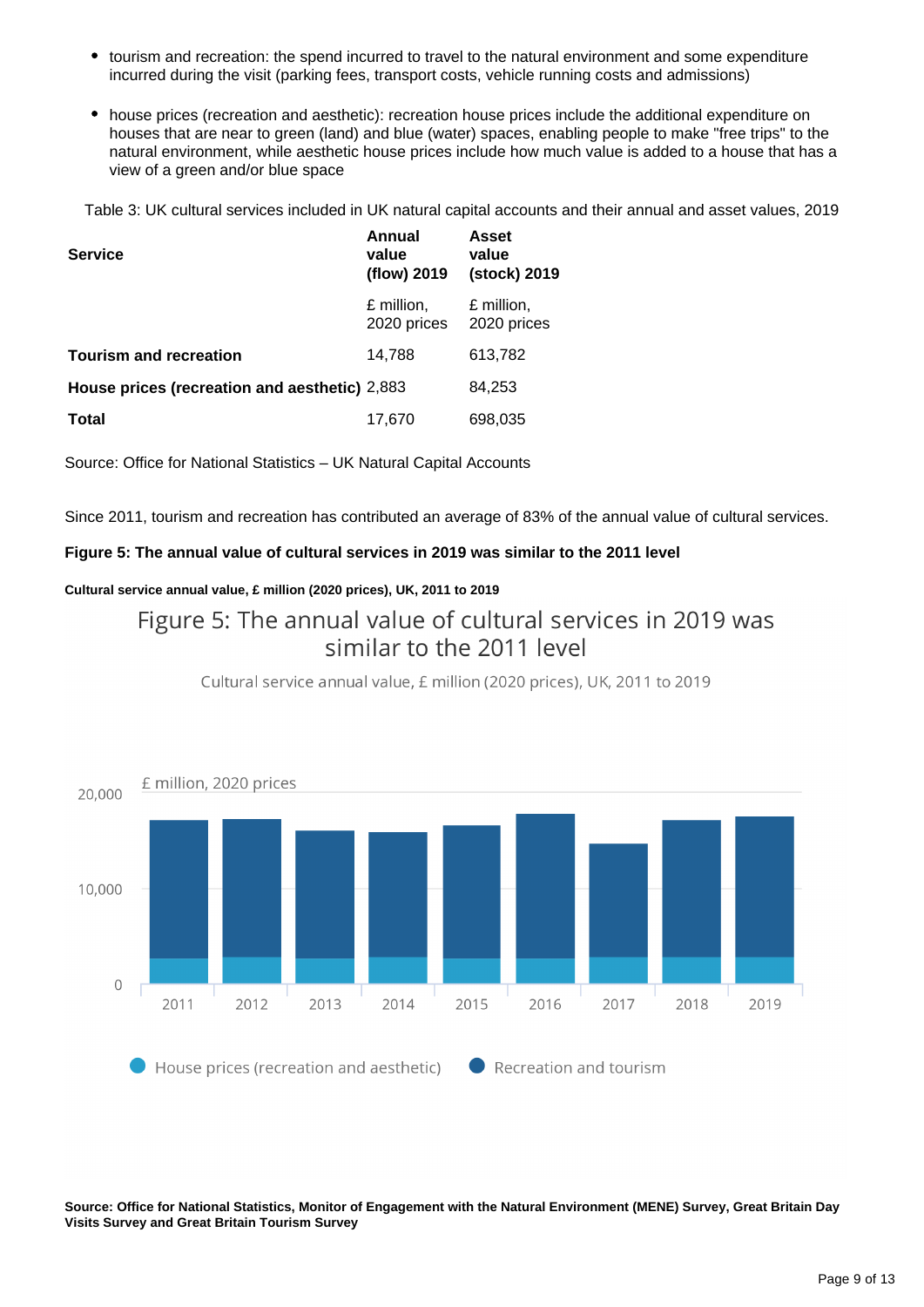The number of recreation and tourism visits to the outdoors has been increasing over time. Visits have increased by 1.6 billion between 2011 and 2019, with 90% of this rise seen within urban areas. The number of visits to the outdoors was also more than 5 billion for the first time in 2018.

### **Figure 6: Visits to urban areas have increased between 2011 and 2019**

### **Flow of outdoor recreation and tourism, million visits to the outdoors, UK, 2011 to 2019**

### Figure 6: Visits to urban areas have increased between 2011 and 2019

Flow of outdoor recreation and tourism, million visits to the outdoors, UK, 2011 to 2019



**Source: Office for National Statistics, Monitor of Engagement with the Natural Environment (MENE) Survey, Great Britain Day Visits Survey and Great Britain Tourism Survey**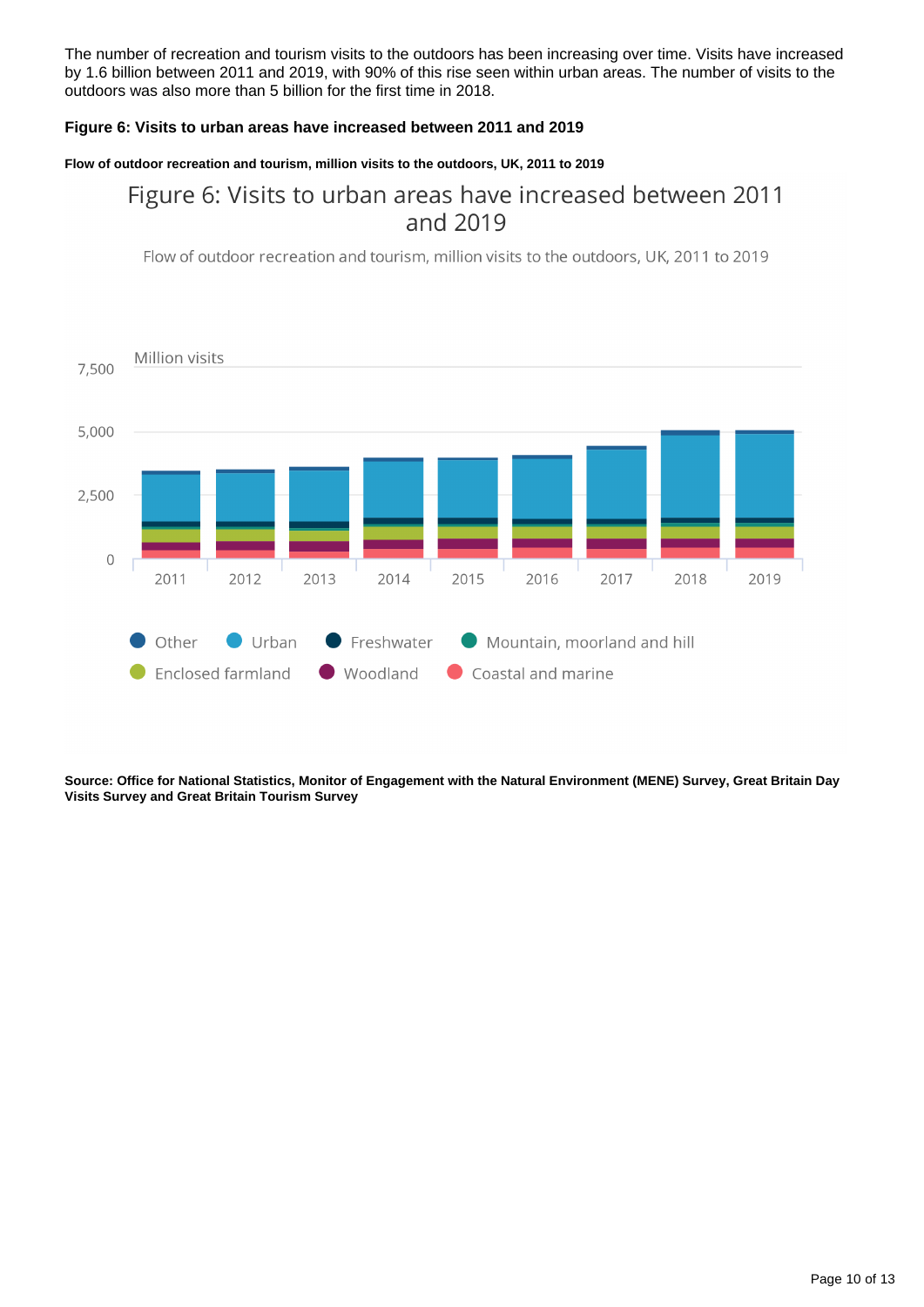## <span id="page-10-0"></span>**6 . Asset valuation**

Asset values of natural resources refer to the long-term potential (stock) of that resource to provide goods and services to humans. This contrasts with annual valuations (flows).

### **Figure 7: Between 2009 and 2019, the asset value of fossil fuels decreased by 74%**

### **Percentage change in asset value by selected services from 2009 to 2019, UK, 2020**

### Figure 7: Between 2009 and 2019, the asset value of fossil fuels decreased by 74%

Percentage change in asset value by selected services from 2009 to 2019, UK, 2020



#### **Source: Office for National Statistics – UK Natural Capital Accounts**

**Notes:**

1. Excludes comparison of asset values for fish capture, urban cooling, and noise mitigation because of data limitations.

## <span id="page-10-1"></span>**7 . UK natural capital accounts data**

[UK natural capital accounts: 2021](https://www.ons.gov.uk/economy/environmentalaccounts/bulletins/uknaturalcapitalaccounts/2021/relateddata)

Dataset | Released 12 November 2021

Physical (non-monetary) and monetary estimates of services provided by natural assets in the UK between 1998 and 2020.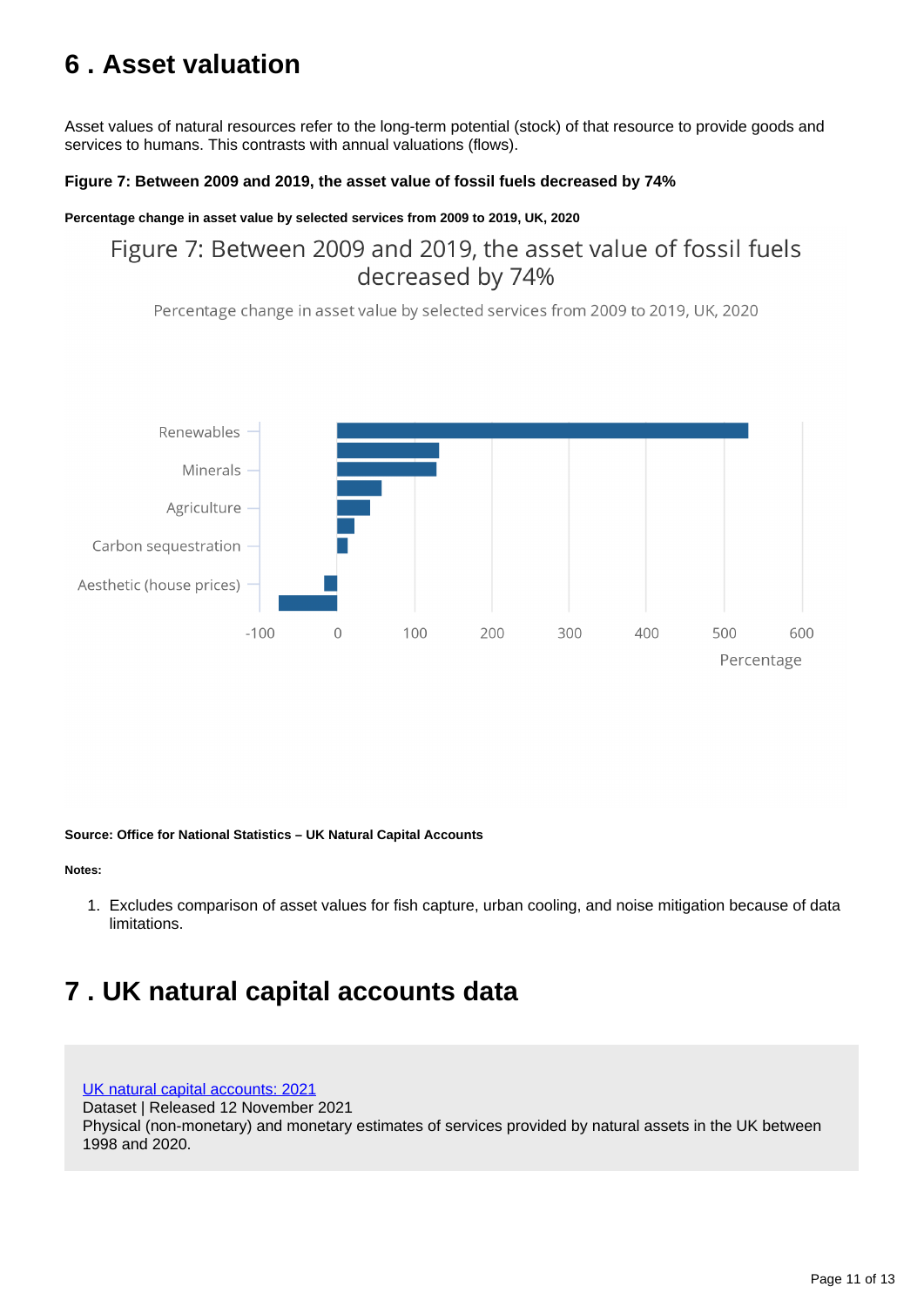## <span id="page-11-0"></span>**8 . Glossary**

### **Asset**

A natural asset is a resource that can generate goods or services to humans into the future. Asset valuation estimates the stream of services that are expected to be produced by the natural resource over a reasonably predictable time horizon see method for details.

### **Ecosystem services**

Ecosystem services are the living (biotic) components of the Earth that provide services to humans, such as woodland.

### **Physical flow**

The physical flow of a natural asset is the measure of its output in units appropriate to the good or service. This differs from the annual value and asset value, which measure the monetary value of a natural resource.

## <span id="page-11-1"></span>**9 . Measuring the data**

Department for Environment Food & Rural Affairs

We have used a wide variety of sources for estimates of UK natural capital.

The Office for National Statistics (ONS) and the Department for Environment, Food and Rural Affairs (Defra) have published a summary of the **principles underlying the accounts**.

These accounts been compiled in line with the guidelines recommended by the United Nations (UN) System of [Environmental-Economic Accounting Central Framework and System of Environmental-Economic Accounting](https://seea.un.org/ecosystem-accounting)  [Experimental Ecosystem Accounting principles,](https://seea.un.org/ecosystem-accounting) which are in turn part of the wider framework of the system of national accounts. UN guidance is currently under development.

We welcome feedback on any of the approaches and this output by email to [natural.capital.team@ons.gov.uk](mailto:natural.capital.team@ons.gov.uk).

More detailed quality and methodology information on strengths, limitations, appropriate uses, and how the data were created is available in the accompanying [UK natural capital accounts methodology guide: 2021.](https://www.ons.gov.uk/economy/environmentalaccounts/methodologies/uknaturalcapitalaccountsmethodologyguide2021)

## <span id="page-11-2"></span>**10 . Strengths and limitations**

These experimental accounts are being continually revised to produce the best statistics with the available data and methods. We have identified any limitations of the data as well as ideas for future development. More detailed quality and methodology information on strengths, limitations, appropriate uses, and how the data were created is available in the accompanying [UK natural capital accounts methodology guide: 2021](https://www.ons.gov.uk/economy/environmentalaccounts/methodologies/uknaturalcapitalaccountsmethodologyguide2021).